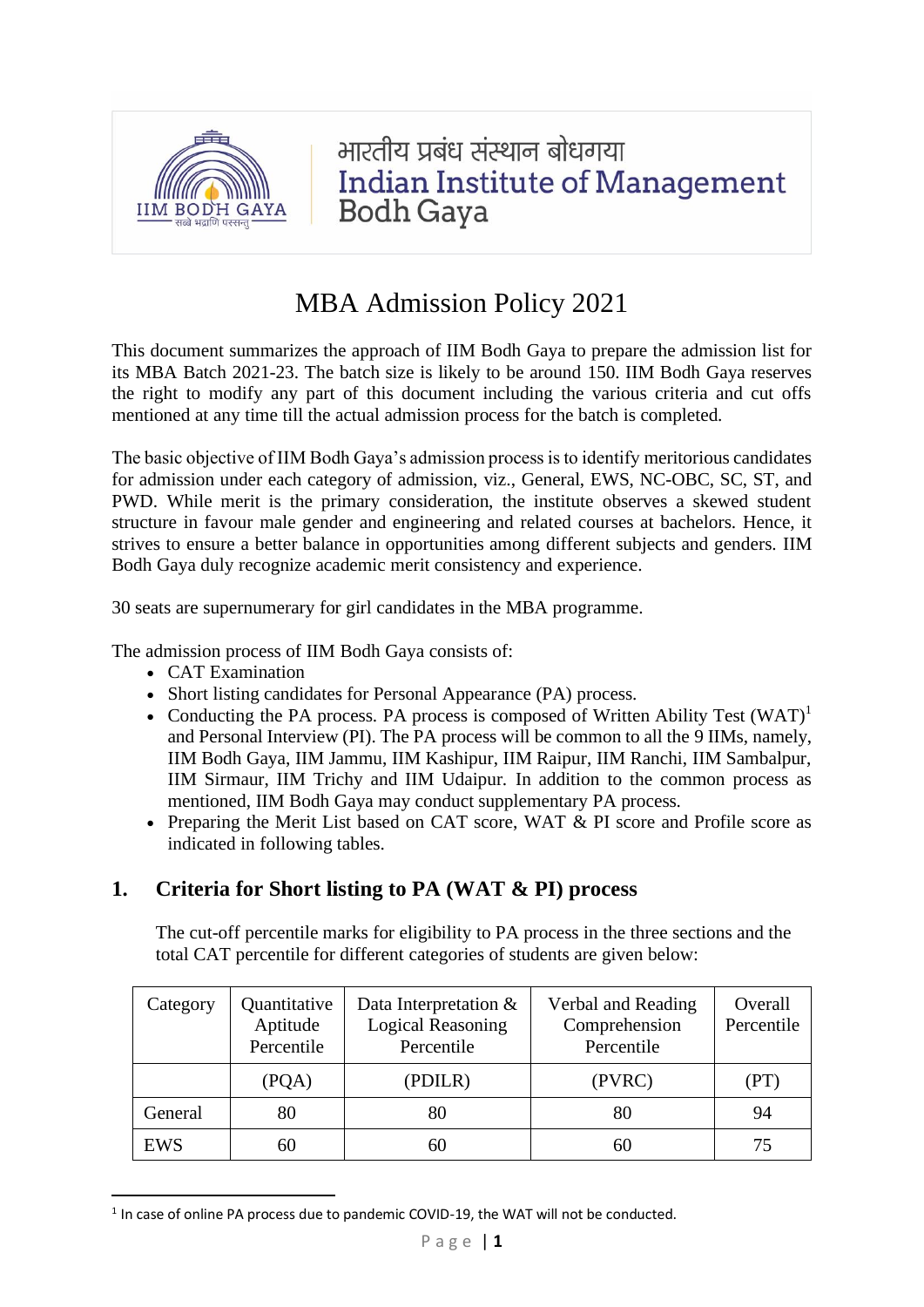| NC-OBC     | 60 | 60 | 60 |    |
|------------|----|----|----|----|
| <b>SC</b>  | 45 | 45 | 45 |    |
| <b>ST</b>  | 30 | 30 | 30 | 40 |
| <b>DAP</b> | 30 | 30 | 30 | 4U |

IIM Bodh Gaya's Admission Committee will decide the number of candidates who would be called for PA process on the basis of criteria prepared for each category. However, if the actual number of short-listed candidates were found to be less (more) than the required number of candidates to be called for WAT & PI category-wise, then the overall as well as section-wise minimum score would be reduced (increased) to get the desired number of candidates.

The 9 IIMs (IIM Bodhgaya, IIM Jammu, IIM Kashipur, IIM Raipur, IIM Ranchi, IIM Sambalpur, IIM Sirmaur, IIM Trichy and IIM Udaipur) have decided to adopt a common admission process (CAP 2021 process) of WAT & PI to be coordinated this year by IIM Raipur. In addition to the common process as mentioned, IIM Bodh Gaya may conduct supplementary admission process(SAP 2021). The performance of the candidate in WAT & PI of CAP 2021 and SAP 2021 would be considered for preparing the merit list.

# **2. Criteria for Preparing the Merit List**

The criteria for preparing the merit list will be as follows:

- CAT Score:  $40\%$
- Personal Appearance (WAT & PI): 30%
- Profile: 30%

# **2.1 CAT Score (40%)**

IIM Bodh Gaya will use CAT 2020 score

# **2.2 Personal Appearance (30%)**

IIM Bodh Gaya will consider the following weightage

- Written Ability Test (WAT):  $10\%$
- Personal Interview (PI)  $\therefore 20\%^2$

# **2.3 Profile (30%)**

IIM Bodh Gaya will consider the following weightage

- Academic Profile : 12 %
- Work Experience :  $12\%$
- Diversity : 6 %

# **2.3.1 Academic Profile (12%)**

IIM Bodh Gaya will consider the following weightage

• 10th Standard : 4%

<sup>&</sup>lt;sup>2</sup> In absence of WAT, the PI will be of 30% weightage.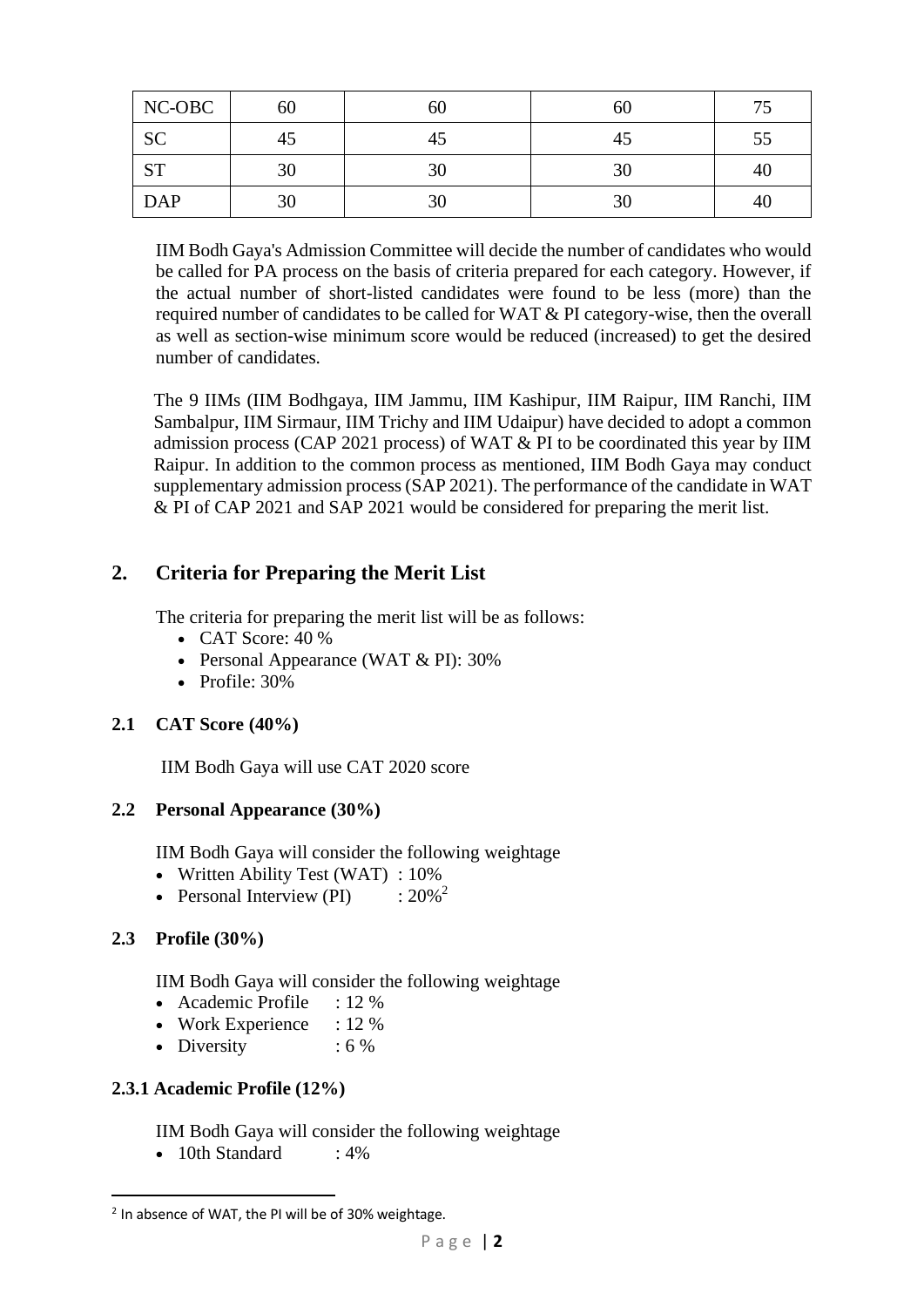| 12th Standard | $:4\%$ |
|---------------|--------|
| Graduation    | $:4\%$ |

The following formula would be the basis for scoring candidates in respect of their academic profiles: (*x* is the percent score obtained by the candidate)

Academic Profile Score = 0, if 
$$
x < 60
$$
  
=  $\frac{x - 60}{10}$ , otherwise

#### **2.3.2 Work Experience (12%)**

Following will be the basis for scoring candidates:

| Months | $11$ or<br>less | 24 | 36  | 48 | $49$ or<br>more |
|--------|-----------------|----|-----|----|-----------------|
| Score  |                 |    | 1 ^ |    |                 |

\* Only completed months will be considered.

For the in between number of months, score will be interpolated.

#### **2.3.3 Diversity (6%)**

#### **Gender Diversity (2%)**

| Gender | Score |
|--------|-------|
| Male   | ∪     |
| Female |       |

#### **Academic Discipline Diversity (4%)**

The following academic disciplines are eligible for diversity score:

| Sl. No. | Academic Discipline                                              | Score |
|---------|------------------------------------------------------------------|-------|
|         | Engineering or equivalent (B. E./B. Tech. or equivalent) courses |       |
|         | All other courses                                                |       |

#### **3. Reservations**

IIM Bodh Gaya will follow strictly the Government of India's Reservation Policy:

| Category              | % Reservation |
|-----------------------|---------------|
| EWS                   | 10%           |
| <b>Schedule Caste</b> | 15%           |